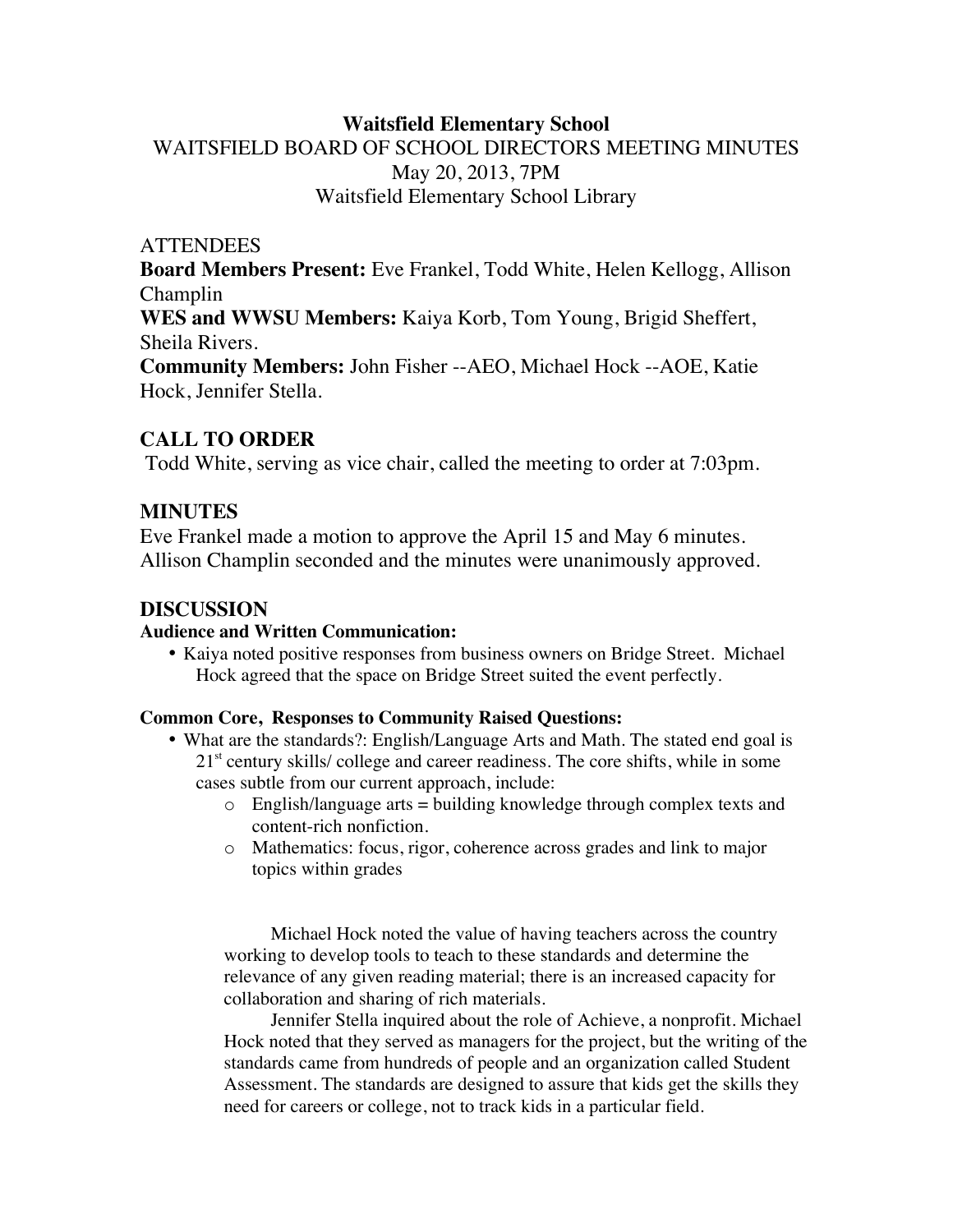Amy Scharges inquired about a guarantee to maintain our freedom of choice after the state has accepted federal funding that may have strings attached. John Fisher noted places where the state of Vermont has recently declined federal funding with strings attached, such as the school improvement grants. There are no guarantees, but John noted that his experience has been that careful consideration is given whenever such decisions are made. Additionally, this is shared memorandum of understanding where either group can withdraw from the agreement.

- SBAC (Smarter Balanced Assessment Consortium): The NECAP is the assessment currently used to fulfill our commitment to standardized assessment administered throughout the state; the SBAC will meet the same requirement but is aligned to the CCSS and is a more robust assessment. Within SBAC, there are a variety of resources including interim assessments teachers can choose to use for their own purposes and administration, a teacher contributed banks of resources and then the NECAP-like broad assessment. This final assessment will be computer based and will allow the test to evolve to the competence of the student. We, Vermont, can choose not to participate in the long run, although we are committed to administering some consistent test throughout our state; if we opted out of SBAC we might revert to NECAP, or PARC (the other CCSS aligned assessment currently being developed) or create our own. Jennifer Stella noted concerns over agency directed efforts that are tax funded but not given legislative oversight. It was clarified that all decisions that the agency makes are overseen by the Board of Education.
- Data Collection: The Longitudinal Data System currently used by the state needs to be upgraded so that the data can be used more consistently and productively. There are no plans to change what's being collected, just to improve the system so that it is more efficient for those submitting data (schools) and those using the data (again schools or the department). The changes made nationally in FERPA (Family Education Rights and Privacy Act) were, Michael Hock noted, to address biometric data, which previously hadn't been included and are now recognized as protected information and to allow sharing data across agencies – specifically to track from preschool through college. Jennifer Stella stressed concerns over where the data goes next, after it's been streamlined and aggregated for ease of use. Michael Hock assured that Vermont has some of the strongest protections in place regarding any sharing of this information.
- Other relevant questions: Eve Frankel raised concerns not yet discussed including a sense that our country is bankrupting public education and that the common core will help us shine a light on those states that are falling short for students.

**Waitsfield Village Economic Planning Project Committee Appointment:** The board discussed Helen, Todd and Rob's interest and recommended that Helen step forward on behalf of the school board to participate on this committee.

**Technology audit report and recommendations:** Closer examination of our technology system and supports by Craig Donnan, WWSU technology director,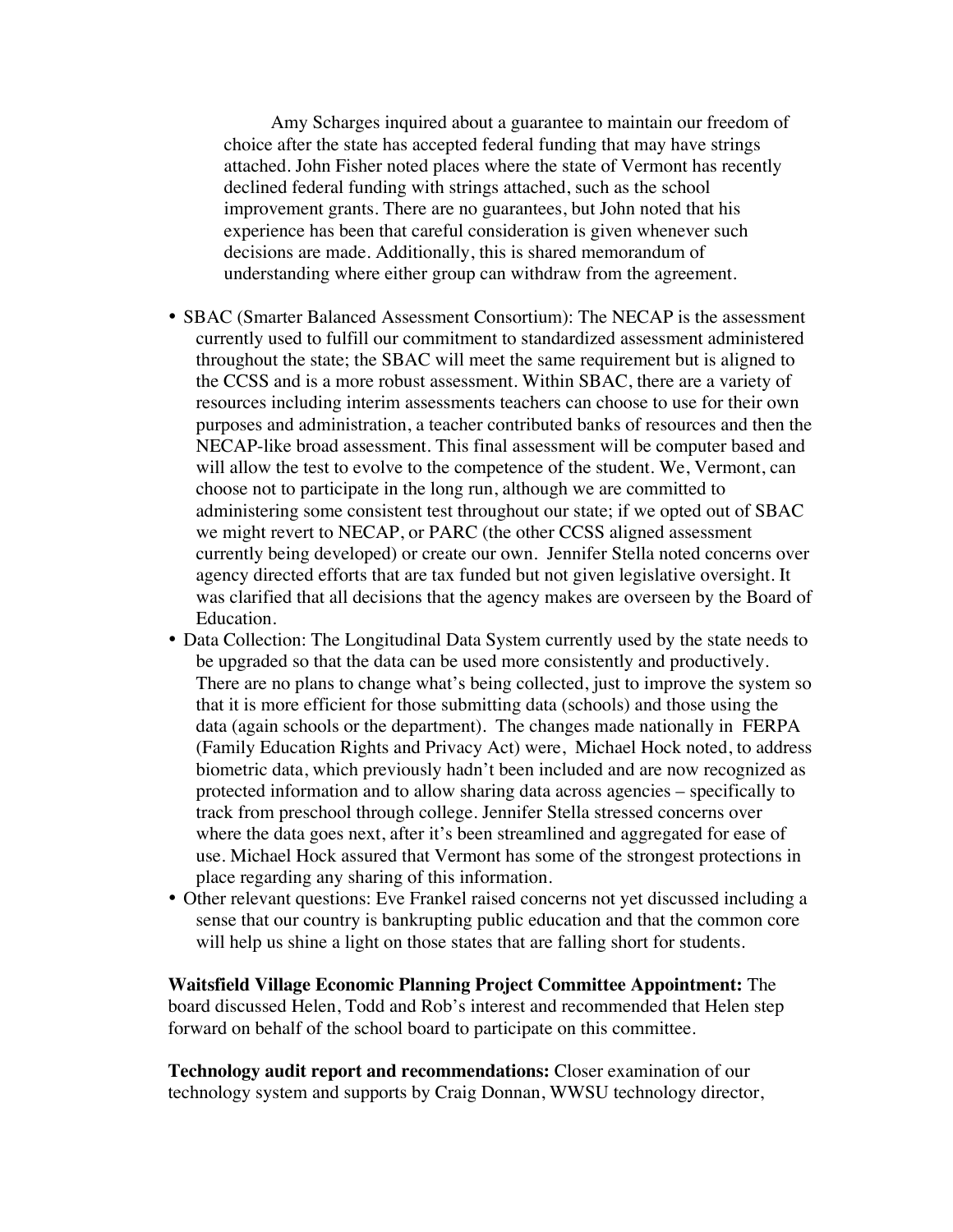showed that we could not sufficiently provide both tech support and tech integration with one staff member. As such, Waitsfield is moving forward to integrate library and tech integration into one staff role, and then allow for the creation for a role dedicated to tech support. This tech role will be shared with other schools to create close to a full time role. The position is posted now. This opportunity reflects progressive and collaborative thinking and should be well communicated so that there is no misunderstanding of this as a new central office role, but rather as several Valley schools working together to create something that we couldn't have done independently otherwise.

**Action Planning work completion report:** Kaiya recommends tabling this report until the June  $10<sup>th</sup>$  meting, at which point the climate survey data could be incorporated.

**ACTION:** Allison made a motion to move the June meeting from 3:30 to 4 pm on June 10<sup>th</sup>. Eve Frankel seconded and the motion was unanimously approved.

#### **REPORTS**

**Financial Report:** Kaiya anticipates the school to end in the black, despite more than \$35,000 in unexpected expenses, in large part due to some shifts in special education expenses.

**Principal's Report:** The artist residency allowed for more student choice, mixed age groups and off site programming than ever before, and for a lower cost than ever before. The program showed creativity and resourcefulness from parents, faculty and community members. The arts fair was a collaborative event and a way for kids to see themselves as part of the community and for true connection between the broader community and the school. It was deemed a huge success and will continue to evolve based on all feedback. Safe routes to school had the highest levels of participation with more than 25% of the school biking to school and more than 60% participating by bike or foot. The focus of the school staff includes preparation for next school year, including kindergarten preparedness and placement for all students. Next years'  $5<sup>th</sup>$  and  $6<sup>th</sup>$  grades will be roughly 25 kids each, which will challenge the capacity of the grade focused instruction on math, leaving one clas sworth of approximately 25 students with one teacher. The proposed solution is to ask Terry Hopper to support the math instruction at the  $5<sup>th</sup>$  grade level. Terry knows these kids and this program well. To create the space for this additional instruction, Kaiya recommends converting the current computer lamb into a multipurpose instructional space. The mobile lab and several smaller technology centers will help integrate technology beyond the traditional "computer lab".

**Washington West Representative Report**: Eve reported that goal setting for next year is a key focus, as well as policy and accountability measures. The committee is also focused on working closely with Brigid on the vision going forward.

**Superintendent's report:** Brigid's focus is currently on hiring with 25-26 new employees entering the district. There are not too many significant changes coming out of legislation this year. Most topics went to committee study. Focus was on Act 126 (centralized services) and our WWSU is applying for a waiver for the start in 2014, given we see little benefit for our district. SR7 is a hot topic as a resolution that speaks to the feedback and advocacy that school board members brought forward to ensure that